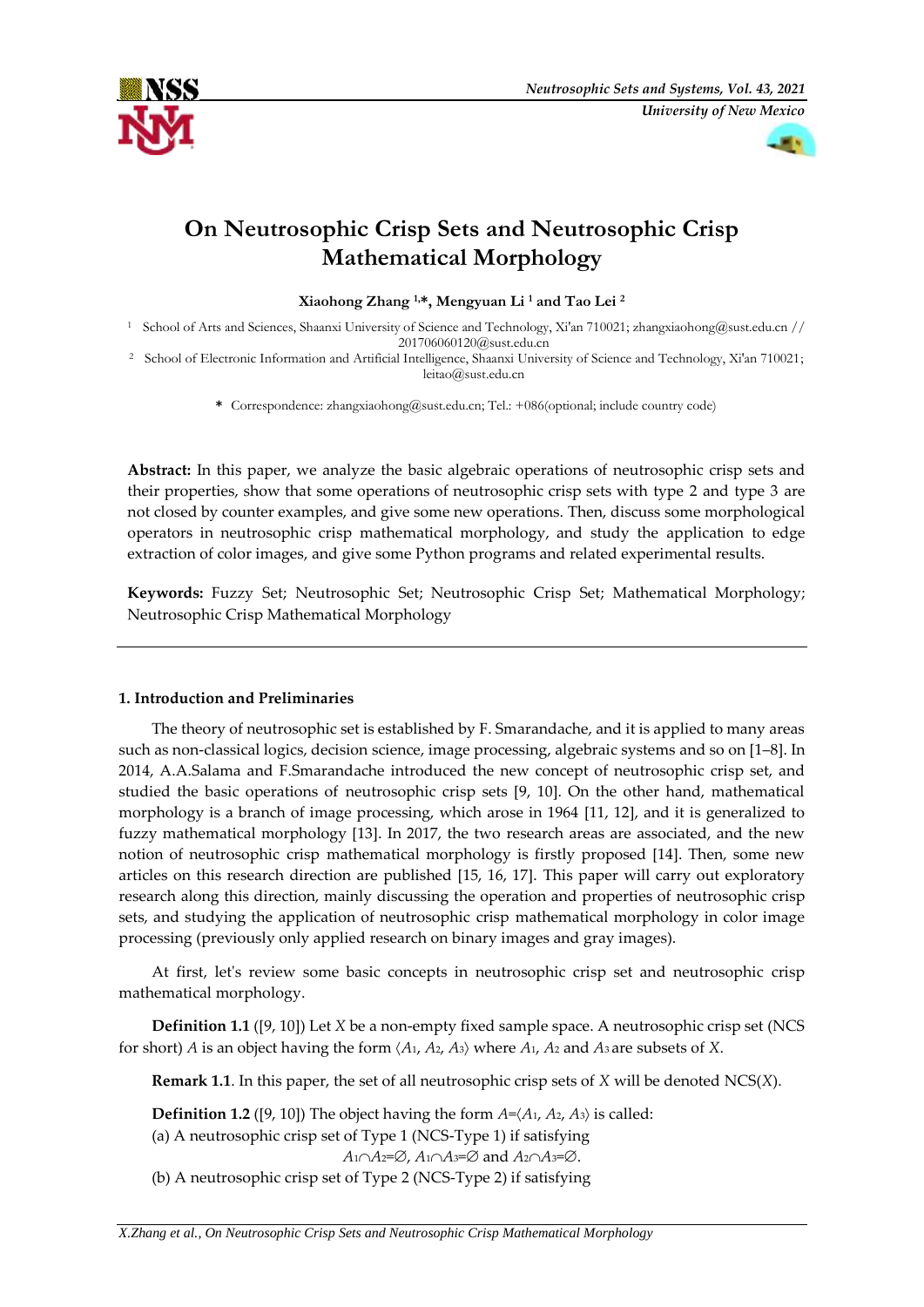$\otimes$   $\otimes$  *A*<sub>1</sub> $\cap$ *A*<sub>2</sub>= $\varnothing$ *, A*<sub>1</sub> $\cap$ *A*<sub>3</sub>= $\varnothing$ *, A*<sub>2</sub> $\cap$ *A*<sub>3</sub>= $X$ . (c) A neutrosophic crisp set of Type 3 (NCS‐Type 3) if satisfying  $A_1 \cap A_2 \cap A_3 = \emptyset$  and  $A_1 \cup A_2 \cup A_3 = X$ .

**Remark 1.2**. In this paper, the set of all neutrosophic crisp sets of Type 1, Type 2 and Type 3 of *X* will be denoted NCS1(*X*), NCS2(*X*) and NCS3(*X*), respectively.

**Definition 1.3** ([9, 10]) Let  $A = \langle A_1, A_2, A_3 \rangle$  be a NCS in *X*, then the complement of the set *A* may be defined as three kinds of complements:

(C1)  $A^{c_1} = \langle A_1^c, A_2^c, A_3^c \rangle$ , where  $A_1^c, A_2^c$  and  $A_3^c$  are the complement of the set  $A_1^c, A_2^c$  and  $A_3^c$  $(C2) A^{C2} = \langle A_3, A_2, A_1 \rangle$ ;

(C3)  $A^{C3} = \langle A_3, A_2 \,^C, A_1 \rangle$ , where  $A_2 \,^C$  is the complement of the set  $A_2$ .

**Definition 1.4** ([9, 10]) Let *X* be a non-empty set, and the NCSs *A* and *B* be in the form *A*=*A*1,  $A_2$ ,  $A_3$ ,  $B = \langle B_1, B_2, B_3 \rangle$ . The inclusion relation may be defined as two types:

Type 1.  $A \subseteq B$  if and only if  $A \subseteq B_1$ ,  $A_2 \subseteq B_2$  and  $A_3 \supseteq B_3$ ;

Type 2.  $A \subseteq B$  if and only if  $A \subseteq B_1$ ,  $A_2 \subseteq B_2$  and  $A_3 \subseteq B_3$ .

**Definition 1.5** ([9, 10, 14]) Let *X* be a non-empty set, and the NCSs *A* and *B* be of the form *A*=*A*1, *A*2, *A*3, *B*=*B*1, *B*2, *B*3. Then

- (1) the intersection of *A* and *B* may be defined as two types: Type 1.  $A \cap B = \langle A \cap B_1, A_2 \cap B_2, A_3 \cup B_3 \rangle$ ; Type 2.  $A \cap B = \langle A \cap B_1, A_2 \cup B_2, A_3 \cup B_3 \rangle$ .
- (2) the union of *A* and *B* may be defined as two types: Type 1.  $A \cup B = \langle A_1 \cup B_1, A_2 \cup B_2, A_3 \cap B_3 \rangle$ ; Type 2.  $A \cup_2 B = \langle A_1 \cup B_1, A_2 \cap B_2, A_3 \cap B_3 \rangle$ .

**Remark 1.3**. In the papers [9, 10], the union with type 1 of *A* and *B* is written by  $A \cup B = \langle A \cup B_1, A_2 \rangle$ *A*<sub>2</sub>∩*B*<sub>2</sub>, *A*<sub>3</sub>∪*B*<sub>3</sub>). We think that this is a typographical error. In [14], the operation has been changed to the above definition.

**Definition 1.6** ([9, 10]) Let *X* be a non-empty set. Then

- (1)  $\varphi$ <sub>N</sub> may be defined as the following four types:
	- (a) Type 1:  $\varphi_{N1}=\langle\varnothing,\varnothing,X\rangle$ ,
	- (b) Type 2:  $\varphi_{N2}=\langle\varnothing,X,X\rangle$ ,
	- (c) Type 3:  $\varphi_{N3} = \langle \varnothing, X, \varnothing \rangle$ ,
	- (d) Type 4:  $\varphi_{N4}=(\emptyset, \emptyset, \emptyset)$ .
- (2)  $X_N$  may be defined as the following four types:
	- (a) Type 1:  $X_{N1}=\langle X, \emptyset, \emptyset \rangle$ ,
	- (b) Type 2:  $X_{N2}=(X, X, \emptyset)$ ,
	- (c) Type 3:  $X_{N3}=\langle X, \emptyset, X \rangle$ ,
	- (d) Type 4:  $X_{N4}=(X, X, X)$ .

Now, we introduce some basic concepts in mathematical morphology. Consider the space *E* = **R**<sub>*n*</sub> or  $\mathbb{Z}^n$ , with origin  $O = (0, ..., 0)$ . Given  $A \subseteq E$ , the complement of  $A \subseteq E$  is  $A^c = E \setminus A$ , and the transpose or symmetrical of *A* is  $A^{\times} = \{-x | x \in A\}$ . For every  $p \in E$ , the translation by *p* is the map  $E \rightarrow E$ : *x* $\rightarrow$ *x* $\rightarrow$ *y*; it transforms any subset *A* of *E* into its translate by *p*,  $A_p = \{x + p | x \in A\}$ . Most morphological operations on sets can be obtained by combining set-theoretical operations with two basic operators, dilation and erosion. The latter arise from two set-theoretical operations, the Minkowski addition  $\oplus$ (Minkowski, 1903) and subtraction  $\Theta$  (Hadwiger,1950), defined as follows for any *A*,  $B \in P(E)$ :<br>  $A \oplus B = \bigcup A_b = \bigcup B_a = \{a + b \mid a \in A, b \in B\}.$ 

latter arise from two set-theoretical operations, the  
brraction 
$$
\Theta
$$
 (Hadwiger,1950), defined as follows for  

$$
A \oplus B = \bigcup_{b \in B} A_b = \bigcup_{a \in A} B_a = \{a + b \mid a \in A, b \in B\}.
$$

$$
A \Theta B = \bigcup_{b \in B} A_{-b} = \{p \in E \mid B_p \subseteq A\}.
$$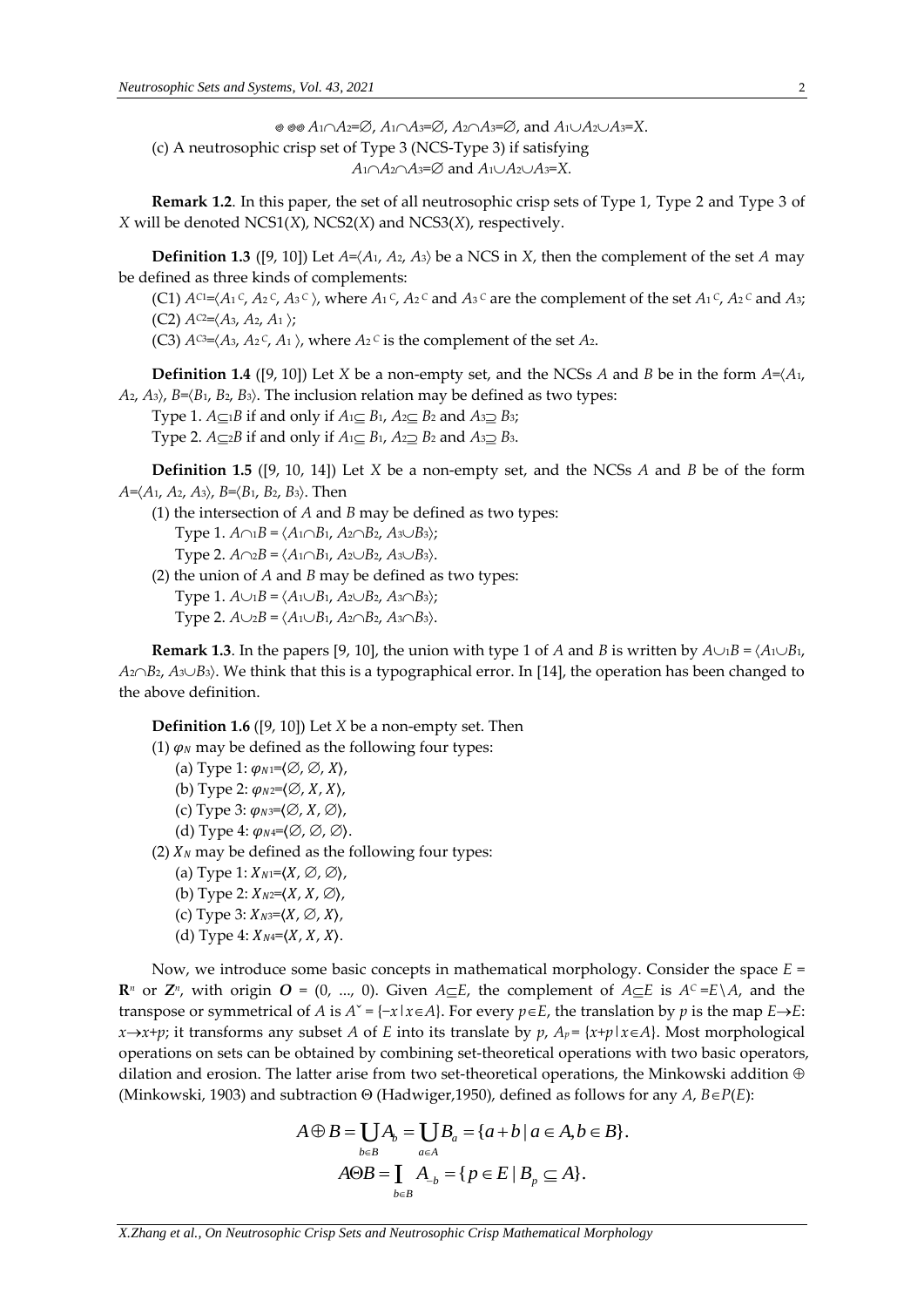Formally speaking, *A* and *B* play similar roles as binary operands. However, in real situations, *A* will stand for the image (which is big, and given by the problem), and *B* for the structuring element (a small shape chosen by the user), so that  $A \oplus B$  and  $A \oplus B$  will be transformed images.

**Definition 1.7** ([11]) We define the dilation by *B*,  $\delta$ *B*:  $P(E) \rightarrow P(E)$ ;  $A \rightarrow A \oplus B$ , and the erosion by *B*, *εB*:  $P(E) \rightarrow P(E)$ ; *A* $\rightarrow$ *A* $\Theta$ *B*.

It should be noted that dilation and erosion are dual by complementation, in other words dilating a set is equivalent to eroding its complement with the symmetrical structuring element:

 $(A \oplus B)^c = A^c \oplus B^c$ ;  $(A \oplus B)^c = A^c \oplus B^c$ .

**Definition 1.8** ([14]) Let  $X = \mathbb{R}^n$  or  $\mathbb{Z}^n$ , A,  $B \in NCS(X)$ . Then we define two types of the neutrosophic crisp dilation as follows:

Type 1:  $A \oplus B = \langle A_1 \oplus B_1, A_2 \oplus B_2, A_3 \oplus B_3 \rangle;$ Type 2:  $A \oplus_{2} B = \langle A_1 \oplus B_1, A_2 \oplus B_2, A_3 \oplus B_3 \rangle$ .

**Definition 1.9** ([14]) Let  $X = \mathbb{R}^n$  or  $\mathbb{Z}^n$ , A,  $B \in NCS(X)$ . Then we define two types of the neutrosophic crisp erosion as follows:

Type 1:  $A\Theta_1B = \langle A_1 \Theta B_1, A_2 \Theta B_2, A_3 \Theta B_3 \rangle$ ; Type 2: *A*<sup>0</sup>2*B* =  $\langle A_1 \Theta B_1, A_2 \Theta B_2, A_3 \Theta B_3 \rangle$ .

#### **2. On Some Operations of Neutrosophic Crisp Sets**

For NCS-Type 3, the complement of  $A = \langle A_1, A_2, A_3 \rangle \in NCS3(X)$  of type 3 in [9] (Definition 3.5) or [10] (Definition 1.1.10) is defined as following:

 $A^{C3} = \langle A_3, A_2 \,^C, A_1 \rangle$ , where  $A_2 \,^C$  is the complement of the set  $A_2$ .

The following example shows that the definition above is not well, since  $A^{c3}$  may be not an NCS-Type 3.

**Example 2.1** Let  $X = \{a, b, c, d, e, f, g\}$ ,  $A = \{\{a, b, c\}, \{b, c, d, e\}, \{a, e, f, g\}\}$ . Then A is an NCS-Type 3 in *X*, that is,  $A \in NCS3(X)$ . But

 $A^{C3}=\langle \{a, e, f, g\}, \{a, f, g\}, \{a, b, c\} \rangle \notin \text{NCS3}(X)$ , since  $\{a, e, f, g\} \cap \{a, f, g\} \cap \{a, b, c\} = \{a\} \neq \emptyset$ .

Moreover, the intersection and union operations of neutrosophic crisp sets are not applied to NCS-Type 2 and NCS-Type 3, since they are not closed, and some counterexamples are shown as follows.

**Example 2.2** Let  $X = \{a, b, c, d, e\}$ ,  $A = \{(a, b), \{c, d\}, \{e\}\}$ ,  $B = \{(a), \{b, c\}, \{d, e\}\}$ . Then  $A$ ,  $B \in NCS2(X)$ . But

Type 1.  $A \cap B = \langle A \cap B_1, A_2 \cap B_2, A_3 \cup B_3 \rangle = \langle \{a\}, \{c\}, \{d, e\} \rangle \notin \mathbb{N}CS2(X);$ Type 2.  $A \cap 2B = \langle A \cap B_1, A_2 \cup B_2, A_3 \cup B_3 \rangle = \langle \{a\}, \{b, c, d\}, \{d, e\} \rangle \notin \text{NCS2}(X)$ .

**Example 2.3** Let  $X = \{a, b, c, d, e, f\}$ ,  $A = \{\{a, b, f\}$ ,  $\{c, d\}$ ,  $\{d, e, f\}$ ,  $B = \{\{a, f\}$ ,  $\{b, f\}$ ,  $\{c, d, e\}$ ). Then A,  $B \in NCS3(X)$ . But

Type 1.  $A \cap B = \langle A \cap B_1, A_2 \cap B_2, A_3 \cup B_3 \rangle = \langle \{a, f\}, \emptyset, \{c, d, e, f\} \rangle \notin \mathbb{N}CS3(X);$ 

 $Type 2$ ,  $A \cap 2B = \langle A_1 \cap B_1, A_2 \cup B_2, A_3 \cup B_3 \rangle = \langle \{a, f\}, \{b, c, d, f\}, \{c, d, e, f\} \rangle \notin \mathbb{N}CS3(X).$ 

**Example 2.4** Let  $X = \{a, b, c, d, e\}$ ,  $A = \{\{a, b\}, \{c, d\}, \{e\}\}$ ,  $B = \{\{a\}, \{b, c\}, \{d, e\}\}$ . Then A,  $B \in NCS2(X)$ . But

Type 1.  $A \cup B = \langle A_1 \cup B_1, A_2 \cup B_2, A_3 \cap B_3 \rangle = \langle \{a, b\}, \{b, c, d\}, \{e\} \rangle \notin \mathbb{N}CS2(X);$ Type 2.  $A \cup_2 B = \langle A_1 \cup B_1, A_2 \cap B_2, A_3 \cap B_3 \rangle = \langle \{a, b\}, \{c\}, \{e\} \rangle \notin \mathbb{N} \mathbb{C} \mathbb{S} \mathbb{S} \mathbb{C} \mathbb{S} \mathbb{C} \mathbb{S} \mathbb{C} \mathbb{S} \mathbb{S} \mathbb{C} \mathbb{S} \mathbb{C} \mathbb{S} \mathbb{S} \mathbb{C} \mathbb{S} \mathbb{S} \mathbb{S} \mathbb{S} \mathbb{S} \mathbb{S} \mathbb{S} \mathbb{S} \$ 

**Example 2.5** Let  $X = \{a, b, c, d, e, f\}$ ,  $A = \{\{a, b, f\}$ ,  $\{c, d\}$ ,  $\{b, e, f\}$ ,  $B = \{\{a, f\}$ ,  $\{b, f\}$ ,  $\{b, c, d, e\}$ . Then A,  $B \in NCS3(X)$ . But

Type 1.  $A \cup B = \langle A_1 \cup B_1, A_2 \cup B_2, A_3 \cap B_3 \rangle = \langle \{a, b, f\}, \{b, c, d, f\}, \{b, e\} \rangle \notin \mathbb{N}CS3(X);$ Type 2.  $A \cup_2 B = \langle A_1 \cup B_1, A_2 \cap B_2, A_3 \cap B_3 \rangle = \langle \{a, b, f\}, \emptyset, \{b, e\} \rangle \notin \mathcal{N}CS3(X).$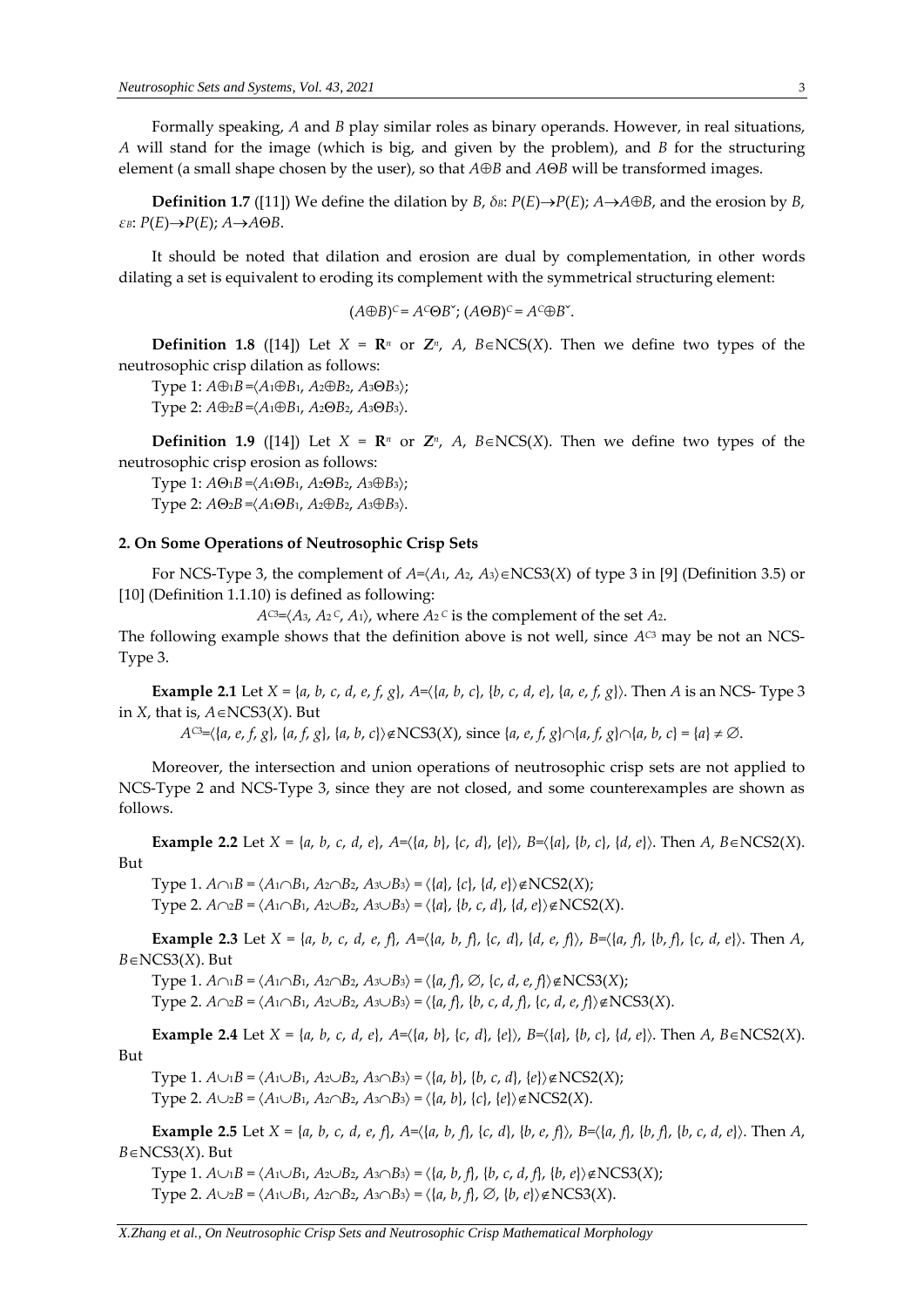In [10] (Proposition 1.1.1), the authors show that  $\varphi_N \subset A$  and  $A \subset X_N$  where  $A \in NCS(X)$ . But the following examples show that this result is not true.

**Example 2.6** Let *X* = {1, 2, 3, 4, 5},  $A = \{(1, 2, 3), \{(4\}, \{5\})\}$ . Then  $\varphi_{N1}=\langle\emptyset, \emptyset, X\rangle \not\subset_2 A, A \not\subset_1 X_{N1}=\langle X, \emptyset, \emptyset \rangle;$  $\varphi_{N2}=(\emptyset, X, X) \not\subset_1 A, A \not\subset_1 X_{N2}=(X, X, \emptyset);$  $\varphi_{N3}=(\emptyset, X, \emptyset) \subset A$ ,  $\varphi_{N3}=(\emptyset, X, \emptyset) \subset A$ ,  $A \subset A$ ,  $X_{N3}=(X, \emptyset, X)$ ,  $A \subset A$ ,  $X_{N3}=(X, \emptyset, X)$ ;  $\varphi_N = \langle \emptyset, \emptyset, \emptyset \rangle \nsubseteq_1 A$ ,  $\varphi_N = \langle \emptyset, \emptyset, \emptyset \rangle \nsubseteq_2 A$ ,  $A \nsubseteq_1 X_{N^4} = \langle X, X, X \rangle$ ,  $A \nsubseteq_2 X_{N^4} = \langle X, X, X \rangle$ .

Proposition 1.1.1 in [10] should be revised to the following result (the proof is omitted).

**Proposition 2.1** Let  $A = \langle A_1, A_2, A_3 \rangle$  be an NCS in *X*, then (1)  $\varphi_{N1}=\langle\emptyset, \emptyset, X\rangle \subseteq 1 A$ , and  $A \subseteq 1 X_{N2}=\langle X, X, \emptyset \rangle$ ; (2)  $\varphi_{N2}=\langle\emptyset, X, X\rangle \subseteq A$ , and  $A \subseteq \{X_{N1}=\langle X, \emptyset, \emptyset \rangle\}$ .

In [10] (Proposition 1.1.2), the authors show that De Morgan law hold for neutrosophic crisp sets. But the following examples show that this result is not true.

**Example 2.7** Let *X* = {1, 2, 3, 4, 5}, *A*={1, 2, 3}, {4}, {5}, *B*={1, 2}, {3, 4}, {5}. Then  $(A \cap B)^{C2} = \langle \{1, 2\}, \{4\}, \{5\} \rangle^{C2} = \langle \{5\}, \{4\}, \{1, 2\} \rangle$  $A^{C2} \cup_1 B^{C2} = \langle \{5\}, \{4\}, \{1, 2, 3\} \rangle \cup_1 \langle \{5\}, \{3, 4\}, \{1, 2\} \rangle = \langle \{5\}, \{3, 4\}, \{1, 2\} \rangle \neq (A \cap B)^{C2}.$ 

**Example 2.8** Let  $X = \{1, 2, 3, 4, 5\}$ ,  $A = \{\{1, 2, 3\}, \{4, 5\}, \{5\}\}$ ,  $B = \{\{1\}, \emptyset, \{2\}\}$ . Then  $(A \cap 2B)^{C1} = \langle \{1\}, \{4, 5\}, \{2, 5\} \rangle$ <sup>C1</sup> =  $\langle \{2, 3, 4, 5\}, \{1, 2, 3\}, \{1, 3, 4\} \rangle$ , *A* <sup>C1</sup>  $\cup$ <sub>2</sub>*B* <sup>C1</sup> =  $\langle \{4, 5\}, \{1, 2, 3\}, \{1, 2, 3, 4\} \rangle$   $\cup$ <sub>1</sub>  $\langle \{2, 3, 4, 5\}, \{1, 2, 3, 4, 5\}, \{1, 3, 4, 5\} \rangle$  =  $\langle \{2, 3, 4, 5\}, \{1, 2, 3, 4, 5\} \rangle$  $\{4, 5\}, \{1, 3, 4\} \neq (A \cap 2B)^{C1}.$ 

Proposition 1.1.2 in [10] should be revised to the following assertion.

**Proposition 2.2** Let *X* be a non-empty set, and the NCSs *A* and *B* be of the form  $A=\langle A_1, A_2, A_3 \rangle$ , *B*=*B*1, *B*2, *B*3. Then

 $(A \cap B)^{C1} = A^{C1} \cup B^{C1}$ , and  $(A \cup B)^{C1} = A^{C1} \cap B^{C1}$ ;  $(A \cap B)^{C3} = A^{C3} \cup B^{C3}$ , and  $(A \cup B)^{C3} = A^{C3} \cap B^{C3}$ ;  $(A \cap B)^{C2} = A^{C2} \cup B^{C2}$ , and  $(A \cup B)^{C2} = A^{C2} \cap B^{C2}$ ;  $(A) (A \cap B)^{C3} = A^{C3} \cup B^{C3}$ , and  $(A \cup B)^{C3} = A^{C3} \cap B^{C3}$ .

**Proof.** (1) By the definitions of the complement <sup>C1</sup>, intersection and union (see Definition 1.3 and Definition 1.5) we have

 $(A \cap B)^{C1}$ 

 $= \langle A_1 \cap B_1, A_2 \cap B_2, A_3 \cup B_3 \rangle$ <sup>C1</sup> = (*A*1*B*1) *<sup>C</sup>*, (*A*2*B*2) *<sup>C</sup>*, (*A*3*B*3) *C*  $= \langle A_1^C \cup B_1^C, A_2^C \cup B_2^C, A_3^C \cap B_3^C \rangle$  $= \langle A_1^C, A_2^C, A_3^C \rangle \cup_1 \langle B_1^C, B_2^C, B_3^C \rangle$ 

$$
= \langle A_1, A_2, A_3 \rangle^{C_1} \cup_1 \langle B_1, B_2, B_3 \rangle^{C_1}
$$

```
= A^{C1} \cup_1 B^{C1}.
```
Similarly, we can get that  $(A \cup B)^{C1} = A^{C1} \cap B^{C1}$ .

(2) By the definitions of the complement  $\mathcal{C}$ , intersection and union (see Definition 1.3 and Definition 1.5) we have

 $(A \cap B)^{C3}$ 

 $= \langle A_{1} \cap B_{1}, A_{2} \cap B_{2}, A_{3} \cup B_{3} \rangle$ <sup>C3</sup>

- $= \langle A_3 \cup B_3, (A_2 \cap B_2)^c, A_1 \cap B_1 \rangle$  $= \langle A_3 \cup B_3, A_2 \cup B_2 \cup B_1 \rangle$
- $= \langle A_3, A_2^C, A_1 \rangle \cup_1 \langle B_3, B_2^C, B_1 \rangle$
- $= \langle A_1, A_2, A_3 \rangle$ <sup>C3</sup>  $\cup_1 \langle B_1, B_2, B_3 \rangle$ <sup>C3</sup>
- $= A^{C3} \cup_1 B^{C3}.$

# *X.Zhang et al., On Neutrosophic Crisp Sets and Neutrosophic Crisp Mathematical Morphology*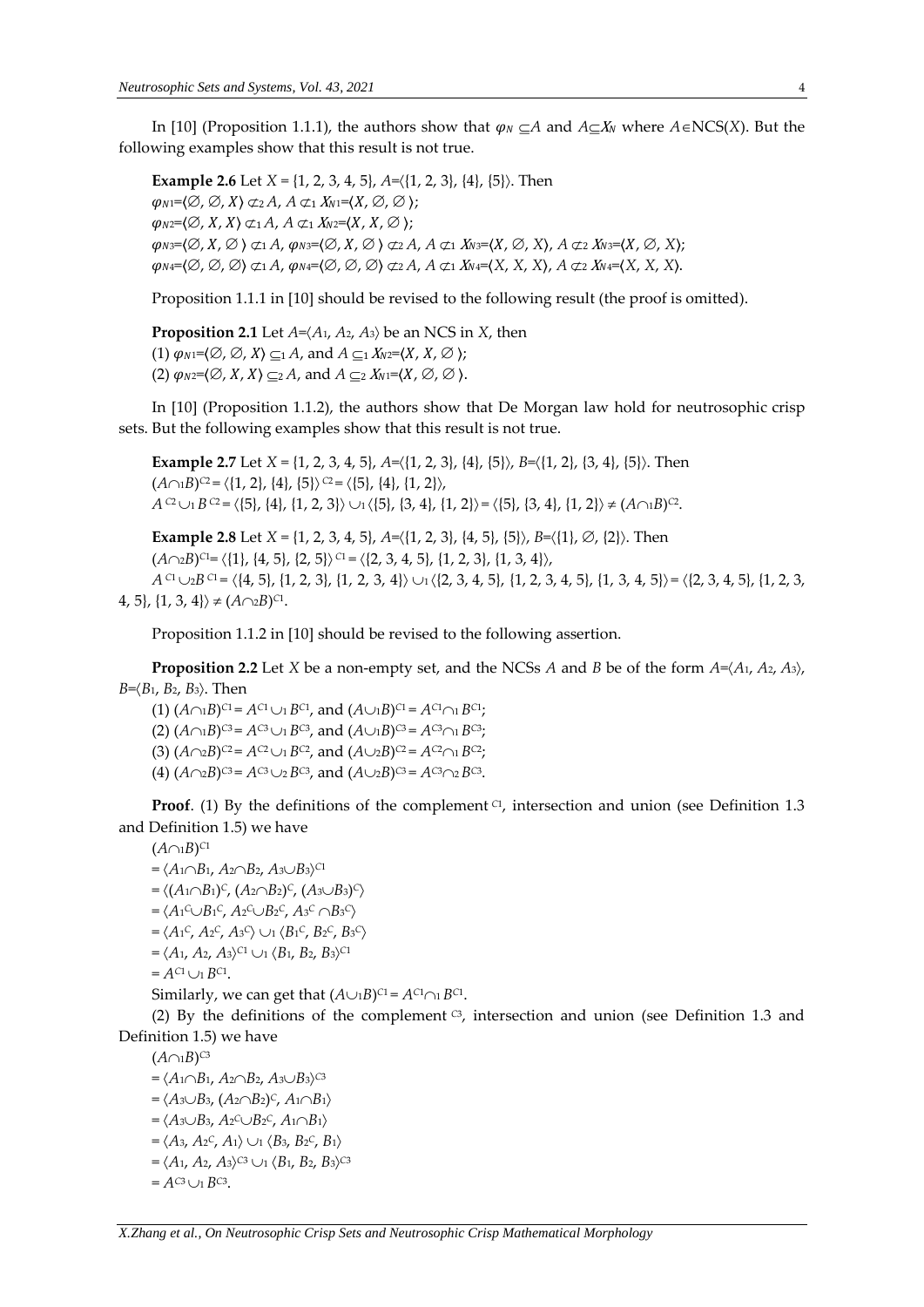Similarly, we can get that  $(A \cup B)^{C3} = A^{C3} \cap B^{C3}$ .

(3) By the definitions of the complement  $C<sub>2</sub>$ , intersection and union (see Definition 1.3 and Definition 1.5) we have

 $(A \cap 2B)^{C2}$ 

 $= \langle A_1 \cap B_1, A_2 \cup B_2, A_3 \cup B_3 \rangle$ <sup>C2</sup>  $= \langle A_3 \cup B_3, A_2 \cup B_2, A_1 \cap B_1 \rangle$  $=$   $\langle A_3, A_2, A_1 \rangle \cup \langle B_3, B_2, B_1 \rangle$  $= \langle A_1, A_2, A_3 \rangle^{C2} \cup_1 \langle B_1, B_2, B_3 \rangle^{C2}$  $= A^{C2} \cup_1 B^{C2}$ ;  $(A \cup_{2} B)^{C2}$  $= \langle A_1 \cup B_1, A_2 \cap B_2, A_3 \cap B_3 \rangle$ <sup>C2</sup>  $= \langle A_3 \cap B_3, A_2 \cap B_2, A_1 \cup B_1 \rangle$  $= \langle A_3, A_2, A_1 \rangle \cap \langle B_3, B_2, B_1 \rangle$  $= \langle A_1, A_2, A_3 \rangle^{C2} \cap 1 \langle B_1, B_2, B_3 \rangle^{C2}$  $= A^{C2} \cap B^{C2}$ .

(4) By the definitions of the complement  $G$ , intersection and union (see Definition 1.3 and Definition 1.5) we have

 $(A \cap 2B)^{C3}$  $= \langle A_1 \cap B_1, A_2 \cup B_2, A_3 \cup B_3 \rangle$ <sup>C3</sup>  $= \langle A_3 \cup B_3, (A_2 \cup B_2)^c, A_1 \cap B_1 \rangle$  $=$   $\langle A_3 \cup B_3, A_2 \cap B_2 \rangle$ ,  $A_1 \cap B_1 \rangle$  $= \langle A_3, A_2^c, A_1 \rangle \cup_2 \langle B_3, B_2^c, B_1 \rangle$  $= \langle A_1, A_2, A_3 \rangle$ <sup>C3</sup>  $\cup_2 \langle B_1, B_2, B_3 \rangle$ <sup>C3</sup>  $= A^{C3} \cup _2 B^{C3}$ ;  $(A \cup_{2} B)^{C3}$  $=$   $\langle A_1 \cup B_1, A_2 \cap B_2, A_3 \cap B_3 \rangle$ <sup>C3</sup>  $= \langle A_3 \cap B_3, (A_2 \cap B_2)^c, A_1 \cup B_1 \rangle$  $= \langle A_3 \cap B_3, A_2^c \cup B_2^c, A_1 \cup B_1 \rangle$  $= \langle A_3, A_2^c, A_1 \rangle \cap 2 \langle B_3, B_2^c, B_1 \rangle$  $= \langle A_1, A_2, A_3 \rangle$ <sup>C3</sup>  $\cap$ 2  $\langle B_1, B_2, B_3 \rangle$ <sup>C3</sup>  $= A^{C3} \cap 2 B^{C3}.$ 

Next, we give some new operations on neutrosophic crisp sets.

**Definition 2.1** [18] Let *X* be a non-empty set, and the NCSs *A* and *B* be of the form *A*=*A*1,  $A_2$ ,  $A_3$ ,  $B=\langle B_1, B_2, B_3 \rangle$ . Then we can define the intersection and union with type 3 as follows:

Type 3.  $A \cap B = \langle A_1 \cap B_1, A_2 \cap B_2, A_3 \cap B_3 \rangle$ ; Type 3.  $A \cup B = \langle A_1 \cup B_1, A_2 \cup B_2, A_3 \cup B_3 \rangle$ .

**Definition 2.2** Let *X* be a non-empty set, and  $A = \langle A_1, A_2, A_3 \rangle$ ,  $B = \langle B_1, B_2, B_3 \rangle \in \text{NCS2}(X)$  or  $\text{NCS3}(X)$ . Then we can define the intersection and union with star \* as follows:

 $A \cap B = \langle A_1 \cap B_1, X - (A_1 \cap B_1) \cup (A_3 \cup B_3), A_3 \cup B_3 \rangle;$  $A \cup B = \langle A_1 \cup B_1, X - (A_1 \cup B_1) \cup (A_3 \cap B_3), A_3 \cap B_3 \rangle.$ 

We can easily verify that the following asserts are true (the proofs are omitted).

**Proposition 2.3** Let  $A = \langle A_1, A_2, A_3 \rangle$ ,  $B = \langle B_1, B_2, B_3 \rangle$  be two NCSs in *X*, then  $(1)$   $(A \cap B)^{C1} = A^{C1} \cup B^{C1}$ , and  $(A \cup B)^{C1} = A^{C1} \cap B^{C1}$ ; (2)  $(A \cap B)^{C2} = A^{C2} \cap B^{C2}$ , and  $(A \cup B)^{C2} = A^{C2} \cup B^{C2}$ .

**Proposition 2.4** Let *X* be a non-empty set, and  $A = \langle A_1, A_2, A_3 \rangle$ ,  $B = \langle B_1, B_2, B_3 \rangle \in \text{NCS2}(X)$  or NCS3(*X*). Then  $A \cap B$ ,  $A \cup B \in NCS2(X)$  or NCS3(*X*), and

 $(A \cap B)^{C1} = A^{C1} \cup B^{C1}$ , and  $(A \cup B)^{C1} = A^{C1} \cap B^{C1}$ ;

(2)  $(A \cap B)^{C2} = A^{C2} \cup B^{C2}$ , and  $(A \cup B)^{C2} = A^{C2} \cap B^{C2}$ .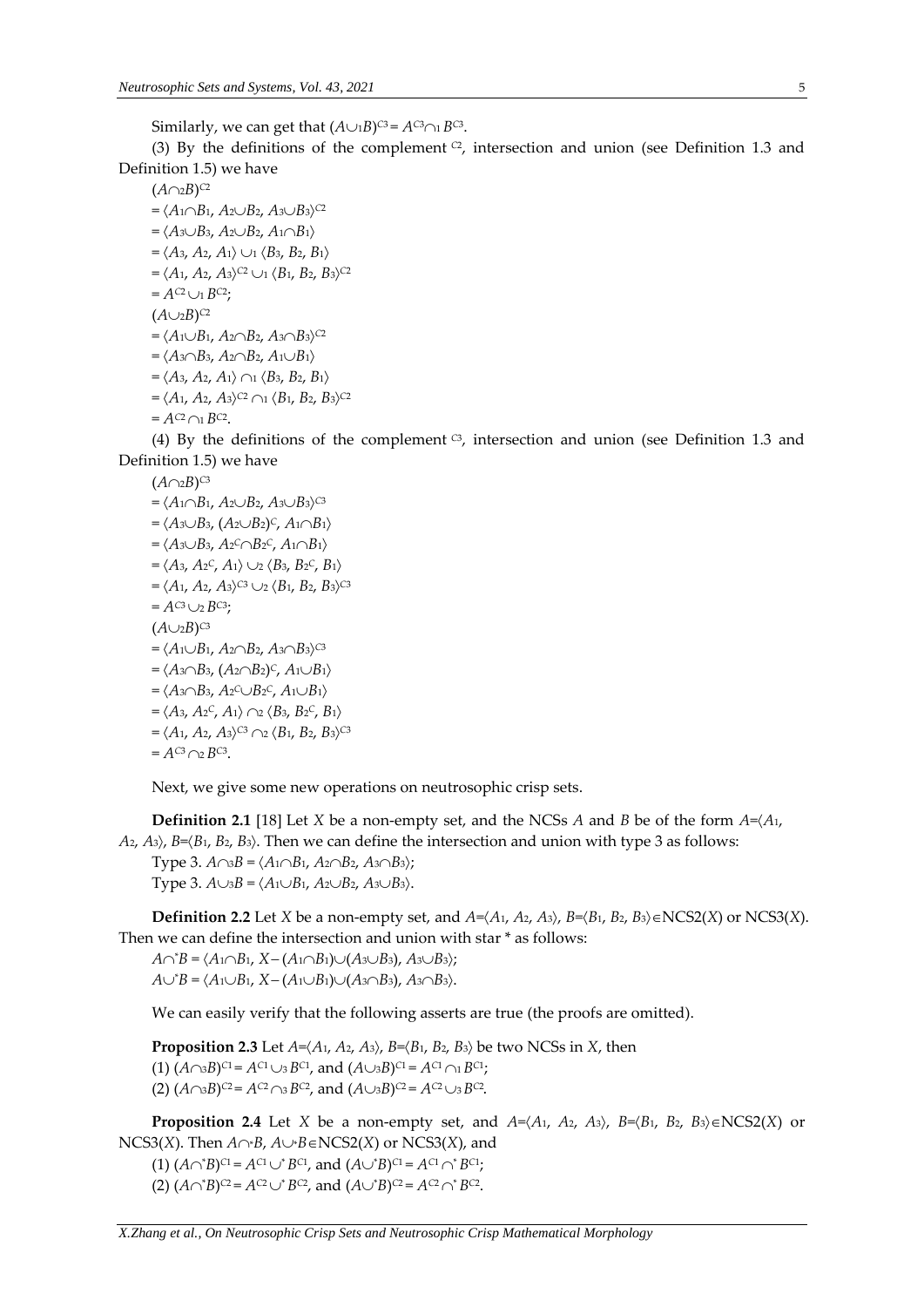## **3. On Neutrosophic Crisp Mathematical Morphology and Applications**

In this section, we firstly give the new definitions of neutrosophic crisp dilation and erosion, and then applies them to the edge segmentation of color images. It should be noted that the neutrosophic crisp morphology operations can only be applied to binary image processing before, and our innovative method is as follows: (1) the color image is divided into three grayscale images according to three color channels (R, G, B); (2) three grayscale images are converted to binary value images, respectively; (3) the neutrosophic crisp dilation and erosion operations are applied to them respectively (we use three kinds of operations for comparison); combine the results of the three color channels to obtain the binary value edges of the original color image.

**Definition** 3.1 Let  $X = \mathbb{R}^n$  or  $\mathbb{Z}^n$ ,  $A$ ,  $B \in NCS(X)$ . Then we define new neutrosophic crisp dilation and erosion as follows:

 $A \oplus B = \langle A_1 \oplus B_1, A_2 \oplus B_2, A_3 \oplus B_3 \rangle$ ; *A*3*B* =*A*1*B*1, *A*2*B*2, *A*3*B*3.

**Remark 3.1**. In this paper, for binary value image (as a multidimensional vector), the operations " $x+y$ " and " $x-y$ " will be replaced by " $\max\{x, y\}$ " and " $\min\{x, 1-y\}$ ", respectively.

Now, we apply three different neutrosophic crisp morphological operators (see Definition 1.8, Definition 1.9 and Definition 3.1) to extract the edges of the color image (as shown in the figure 1).



**Figure 1.** The original color image.

First, the RGB three channels of the original image are separated into three grayscale images. We use Python program as follows, and the separation results are shown in Figure 2 (a), (b) and (c).

## **Python Program 3.1**

from matplotlib import pyplot as plt  $\#$  import pyplot class, rename it ply import cv2  $\#$  import the cv2 package img1 = plt.imread('yellow\_duck.jpg') # read the picture to be used red = img1[:,:,0]  $\#$  get the red channel of the picture green =  $img1[:, 1]$  # get the green channel of the picture blue =  $img1[:, 2]$  # get the blue channel of the picture

from PIL import Image  $\qquad$  # import Image class , from PIL package

- 
- 
- import numpy as np  $\#$  import the numpy package and rename it np
	-
	-
	-
	-



**Figure 2.** Separated three grayscale images: (**a**) R-channel; (**b**) G-channel; (**b**) B-channel.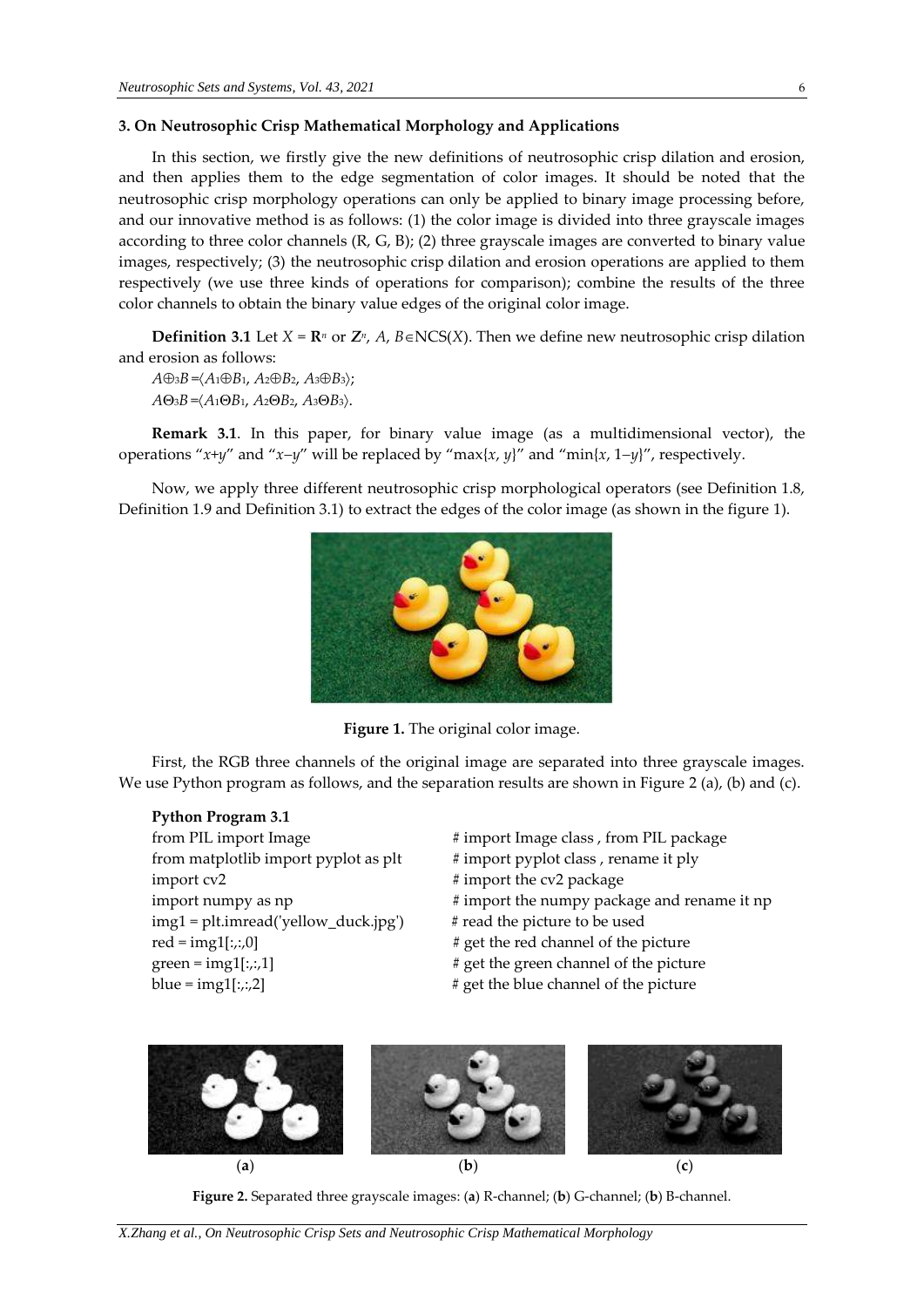Second, binarize the above three gray images to obtain three black and white images, see following Python program and Figure 3 (a), (b) and (c).

#### **Python Program 3.2**

# Define a function to convert grayscale image to binary image def threshold(img, Maxvalue,choice):

array=(cv2.THRESH\_BINARY,cv2.THRESH\_BINARY\_INV,cv2.THRESH\_TRUNC,cv2.TH RESH\_TOZERO,cv2.THRESH\_TOZERO\_INV,cv2.THRESH\_BINARY)

ret, binary = cv2.threshold(img, Maxvalue, 255, array[choice]) return binary

# call threshold function to convert the grayscale images of the three channel into binary images respectively.

 $A1 =$  threshold(red, 90,0)

 $A2 = threshold(green, 130, 0)$ 

 $A3 = threshold(blue, 90, 0)$ 



**Figure 3.** The binarization results of the three gray images: (**a**) *A*1; (**b**) *A*2; (**b**) *A*3.

Third, by Definition 3.1, we obtain the binary value edges of the three channels, that is, putting *A* =*A*1, *A*2, *A*3, *B*=*B*1, *B*2, *B*3, where *B*<sup>1</sup> = *B*<sup>2</sup> = *B*<sup>3</sup> = (1, 1, 1, 1, 1; 1, 1, 1, 1, 1; 1, 1, 1, 1, 1; 1, 1, 1, 1, 1; 1, 1, 1, 1, 1),  $A\Theta_3B = \langle A_1 \Theta B_1, A_2 \Theta B_2, A_3 \Theta B_3 \rangle$ . C<sub>1</sub>=  $A_1 - A_1 \Theta B_1$ , C<sub>2</sub>=  $A_2 - A_2 \Theta B_2$ , C<sub>3</sub>=  $A_3 - A_3 \Theta B_3$ , see following Figure 4 (a), (b) and (c). And, putting  $D = C_1 + C_2 + C_3$ , obtain the binary value edges of the original color image, see following Python program and Figure 5.,

## **Python Program 3.3**

```
# Define a function to achieve the operation "x+y" replaced by "max{x, y}"
def Plus(C1,C2,C3):
     edge= C1+C2+C3
     for i in range(edge.shape[0]):
          for j in range(edge.shape[1]):
              if \text{ (edge[i, j])} \geq 255:
                    edge[i, j]=255
     return edge
# Define a function to achieve the dilation operation.
def dilate(binary, kernel): 
     Kernel_Dilate = np.ones((kernel.shape[0], kernel.shape[1]), np.uint8)
     for i in range(kernel.shape[0]):
          for j in range(kernel.shape[1]):
               Kernel_Dilate[i,j] = kernel[i,j]
     return cv2.dilate(binary, Kernel_Dilate)
# Define a function to achieve the erosion operation
def erode(binary, kernel):
     Kernel_Erode = np.ones((kernel.shape[0], kernel.shape[1]), np.uint8)
     for i in range(kernel.shape[0]):
          for j in range(kernel.shape[1]):
```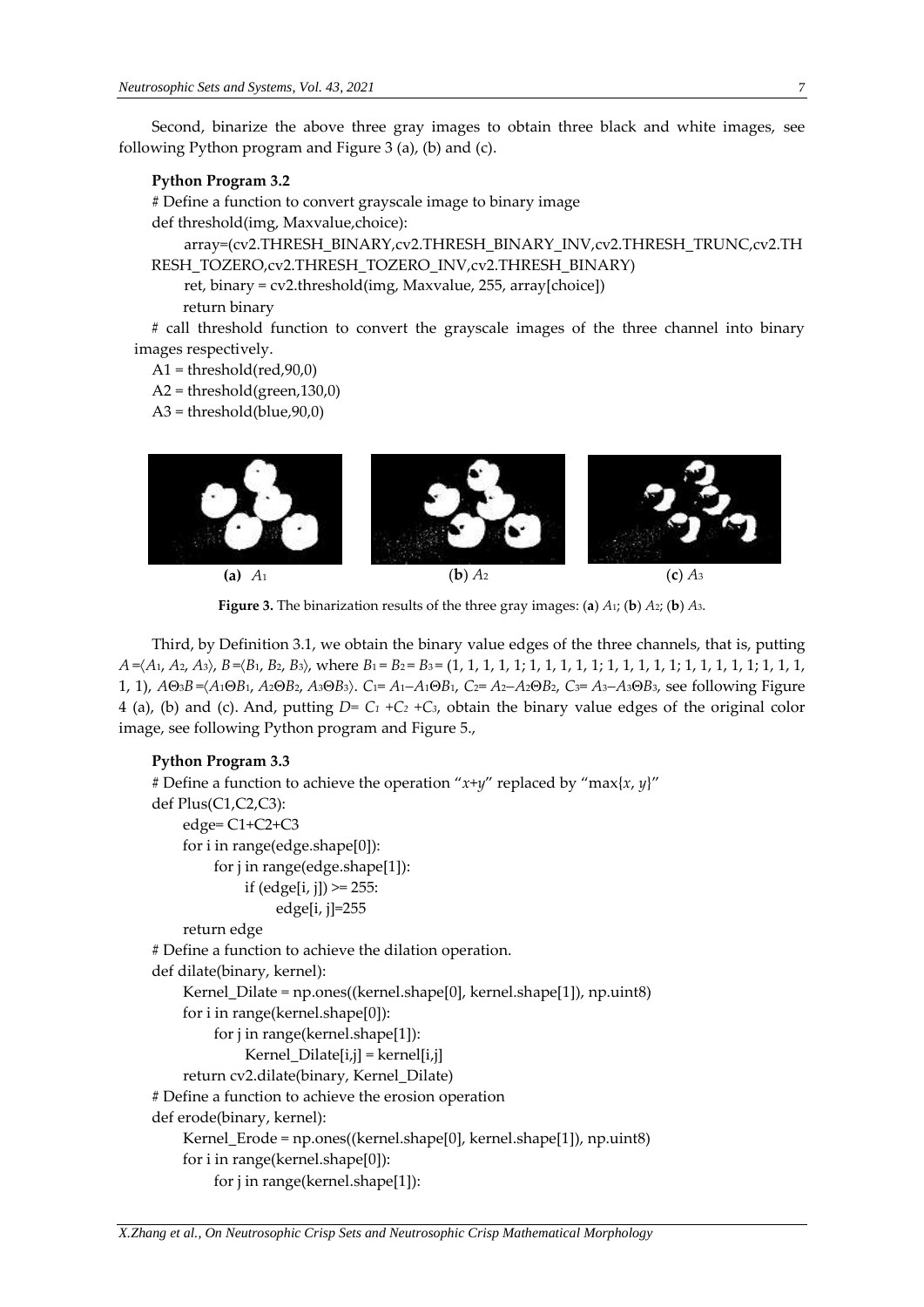



**Figure 4.** (**a**) the edge of image *A*1; (**b**) the edge of image *A*2; (**c**) the edge of image *A*3.



**Figure 5.** Merged edges of the original image (*D*).

Next, we can apply Definition 1.8 (Type 2) to give another edge extraction method similar to the above method. Putting  $A = (A_1, A_2, A_3)$ ,  $B = (B_1, B_2, B_3)$ , where  $B_1 = (0, 0, 0, 1, 0, 0, 0, 0, 0, 1, 1, 1, 0, 0;$ 0, 1, 1, 1, 1, 1, 0; 1, 1, 1, 1, 1, 1, 1, 1, 0, 1, 1, 1, 1, 0, 0, 0, 1, 1, 1, 0, 0, 0, 0, 0, 0, 0, 0, 0, 0, B<sub>2</sub> = (0, 0, 0, 1, 0, 0, 0; 0, 0, 1, 1, 1, 0, 0; 0, 1, 1, 0, 1, 1, 0; 1, 1, 0, 0, 0, 1, 1; 0, 1, 1, 0, 1, 1, 0; 0, 0, 1, 1, 1, 0, 0; 0, 0, 0, 1, 0, 0, 0),*B*<sup>3</sup> =(0, 0, 0, 0, 0, 0, 0; 0, 0, 0, 0, 0, 0, 0; 0, 0, 0, 1, 0, 0, 0; 0, 0, 1, 1, 1, 0, 0; 0, 0, 0, 1, 0, 0, 0; 0, 0, 0, 0, 0, 0, 0; 0, 0, 0, 0, 0, 0, 0),  $A\oplus 2B = (A_1 \oplus B_1, A_2 \oplus B_2, A_3 \oplus B_3)$ .  $C_1 = (A_1 \oplus B_1) - A_1$ ,  $C_2 = A_2 - (A_2 \oplus B_2)$ ,  $C_3 = A_3 - (A_3 \oplus B_3)$ , see following Figure 6 (a), (b) and (c). And, putting  $D_1 = C_1 + C_2 + C_3$ , obtain the binary value edges of the original color image, see following Python program and Figure 7.

| <b>Python Program 3.4</b> |                                    |
|---------------------------|------------------------------------|
| $B1 = [[0,0,0,1,0,0,0],$  | # define the matrix named $B_1$    |
| [0,0,1,1,1,0,0],          |                                    |
| [0,1,1,1,1,1,0],          |                                    |
| [1,1,1,1,1,1,1],          |                                    |
| [0,1,1,1,1,1,0],          |                                    |
| [0,0,1,1,1,0,0],          |                                    |
| [0,0,0,1,0,0,0]           |                                    |
| $B2 = [[0,0,0,1,0,0,0],$  | $\#$ define the matrix named $B_2$ |
| [0,0,1,1,1,0,0],          |                                    |
| [0,1,1,0,1,1,0],          |                                    |
| [1,1,0,0,0,1,1],          |                                    |
| [0,1,1,0,1,1,0],          |                                    |
| [0,0,1,1,1,0,0],          |                                    |
| [0,0,0,1,0,0,0]           |                                    |

*X.Zhang et al., On Neutrosophic Crisp Sets and Neutrosophic Crisp Mathematical Morphology*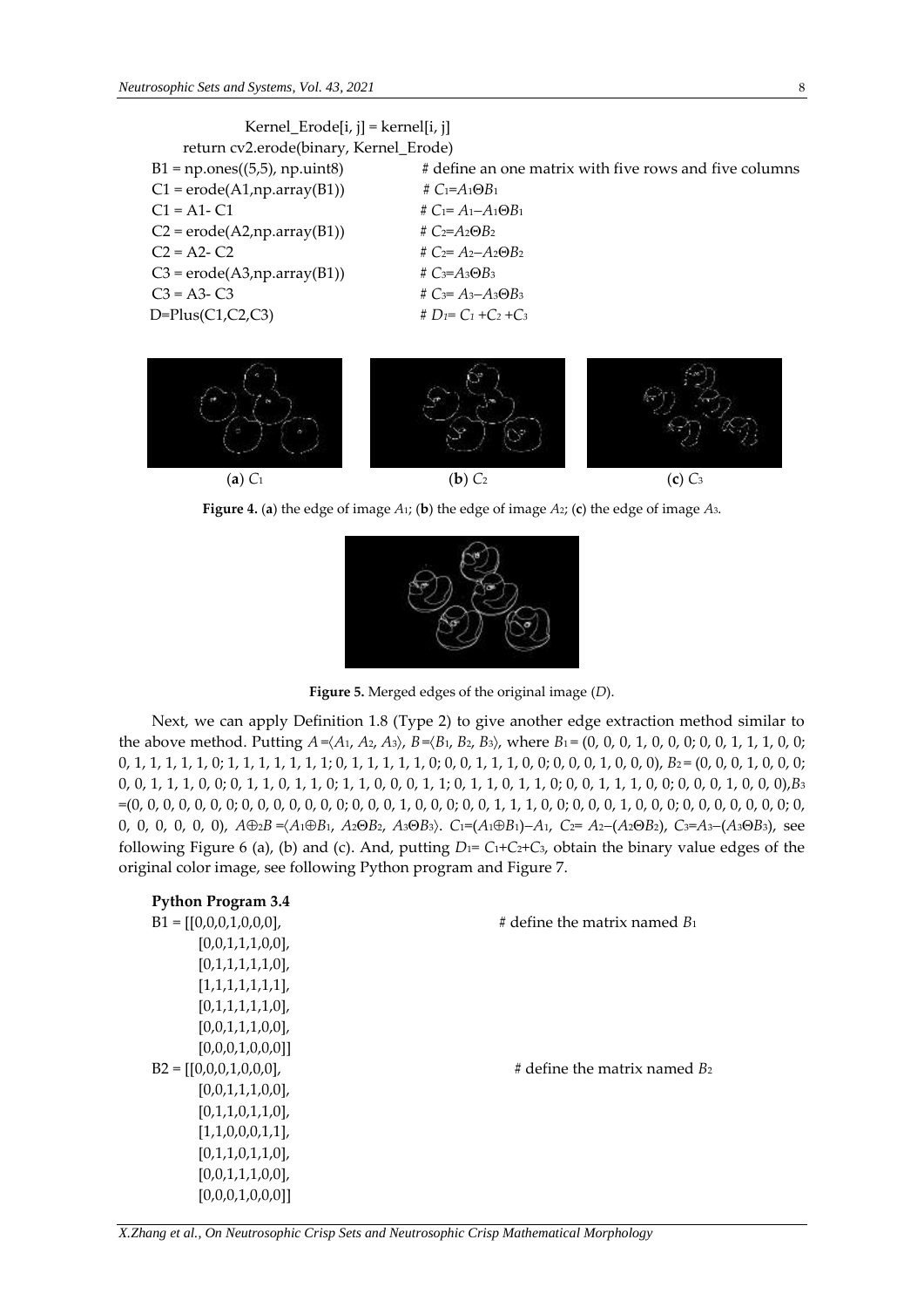







**Figure 7.** Merged edges of the original image (*D*1).

Finally, we can apply Definition 1.9 (Type 2) to give another edge extraction method similar to the above method. Putting  $A = \langle A_1, A_2, A_3 \rangle$ ,  $B = \langle B_1, B_2, B_3 \rangle$ , where  $B_1$ ,  $B_2$ ,  $B_3$  not change (see above),  $A\Theta_2B = (A_1\Theta B_1, A_2\Theta B_2, A_3\Theta B_3)$ . C<sub>1</sub>= A<sub>1</sub>-(A<sub>1</sub> $\Theta B_1$ ), C<sub>2</sub>= (A<sub>2</sub> $\Theta B_2$ )-A<sub>2</sub>, C<sub>3</sub>= (A<sub>3</sub> $\Theta B_3$ )-A<sub>3</sub>, see following Figure 8 (a), (b) and (c). And, putting  $D_2 = C_1 + C_2 + C_3$ , see following Python program and Figure 9.





*X.Zhang et al., On Neutrosophic Crisp Sets and Neutrosophic Crisp Mathematical Morphology*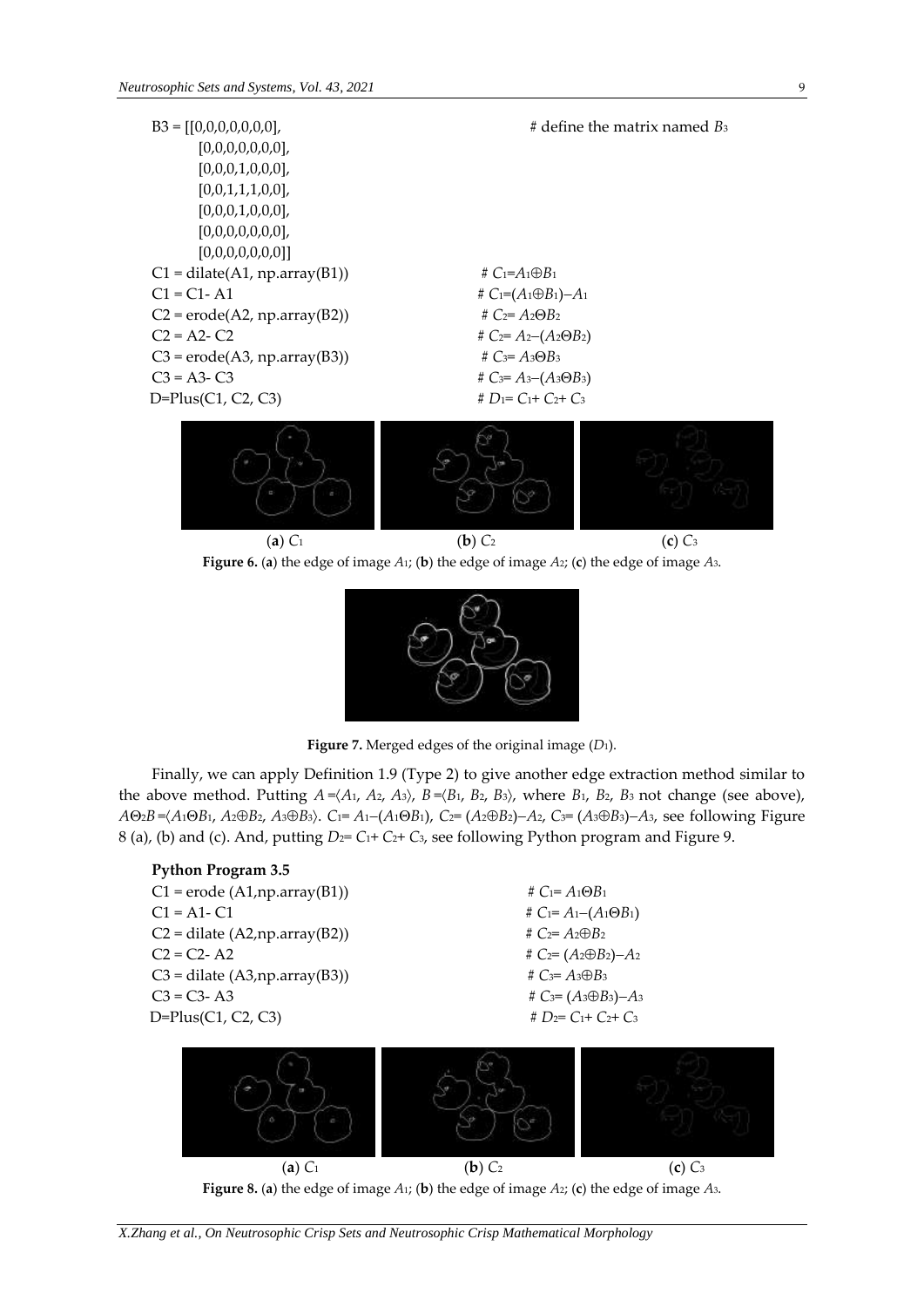

**Figure 9.** Merged edges of the original image (*D*2).

#### **4. Conclusions**

In this paper, some properties of the existing algebraic operations of neutrosophic crisp sets are discussed, and some new operations are given. The results shown that many different algebraic operation systems can be set up for neutrosophic crisp sets, they can be selected according to different applications. Meanwhile, this paper studied the application of neutrosophic crisp mathematical morphology in color image edge extraction, and the experimental results by Python shown that different morphological operators can be selected in this kind of application.

Because the color image binarization processing first in this paper, and then extract the edge by using morphological operator. So, the theory of neutrosophic crisp mathematical morphology need to do further research, so that we can deal directly with gray image or color image by using new morphological operators.

**Funding:** This research was funded by the National Natural Science Foundation of China, grant number 61976130.

**Conflicts of Interest:** The authors declare no conflict of interest.

### **References**

- 1. F.Smarandache, *A Unifying Field in Logics:Neutrosophic Logic. Neutrosophy, Neutrosophic Set, Neutrosophic Probability*; American Research Press: Rehoboth, NM, 1999.
- 2. F.Smarandache, Neutrosophic Set, A generalization of the intuituionistics fuzzy sets, *International Journal of Pure and Applied Mathematics* **2005**, 24, 287–297.
- 3. J.Ye, Simplified neutrosophic harmonic averaging projection based method for multiple attribute decision making problems, *International Journal of Machine Learning and Cybernetics* **2017**, 8(3), 981–987.
- 4. Y.Guo, A.S.Ashour, Neutrosophic multiple deep convolutional neural network for skin dermoscopic image classification. In *Neutrosophic Set in Medical Image Analysis*; Elsevier, 2019, pp. 269–285.
- 5. X.Zhang, C.Bo, F.Smarandache, J.Dai, New inclusion relation of neutrosophic sets with applications and related lattice structure, *International Journal of Machine Learning and Cybernetics* **2018**, 9, 1753–1763.
- 6. X.Zhang, C.Bo, F.Smarandache, C.Park, New operations of totally dependent-neutrosophic sets and totally dependent-neutrosophic soft sets, *Symmetry* **2018**, 10(6), 187; https://doi.org/10.3390/ sym10060187.
- 7. X.Zhang, F.Smarandache, Y.Ma, Symmetry in hyperstructure: neutrosophic extended triplet semihypergroups and regular hypergroups, *Symmetry* **2019**, 11(10), 1217; https://doi.org/10.3390/sym11101217.
- 8. J.Wang, X.Zhang, Multigranulation single valued neutrosophic covering-based rough sets and their applications to multi-criteria group decision making, *Iranian Journal of Fuzzy Systems* **2020**, 17(5), 109–126.
- 9. A.A.Salama and F.Smarandache, Neutrosophic crisp set theory, *Neutrosophic Sets and Systems* **2014**, 5, 27–35.
- 10. A.A.Salama, F.Smarandache, *Neutrosophic Crisp Set Theory*; Educational Publisher: Columbus, 2015.
- 11. I.Bloch, H.Heijmans, C.Ronse, Mathematical Morphology, In *Hand book of Spatial Logics*; M.Aiello, I.Pratt-Hartmann and J.van Benthem (eds.); Springer, 2007; pp. 857–944.
- 12. A.M.Raid, W.M.Khedr, M.A.El-dosuky, Mona Aoud, Image restoration based on morphological operations, *International Journal of Computer Science, Engineering and Information Technology* **2014**, 4(3), 9–21.